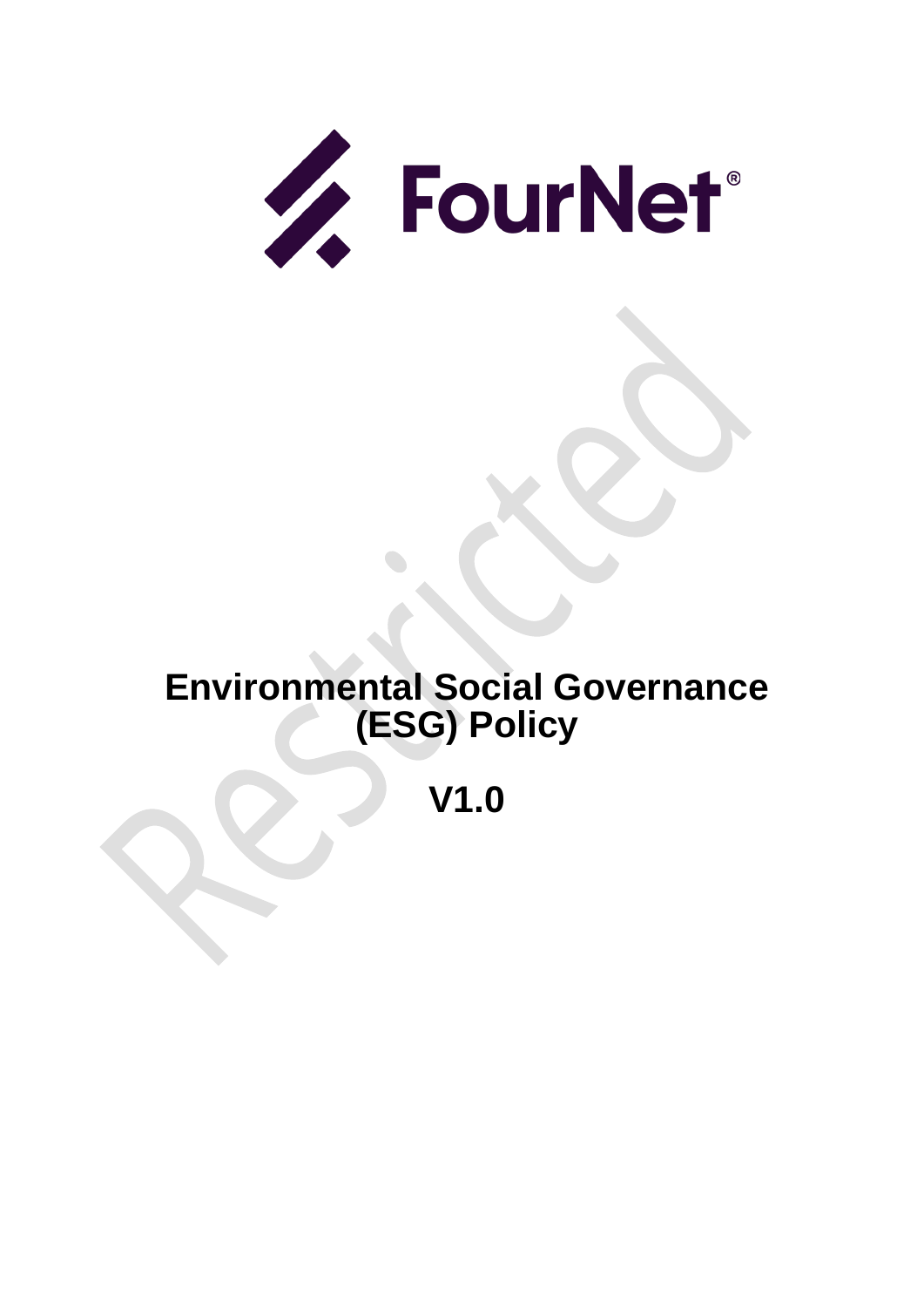# Document Control

| <b>Document Title:</b>   | 002-62 ESG Policy         |
|--------------------------|---------------------------|
| Owner:                   | <b>Richard Pennington</b> |
| Category:                | Restricted                |
| Classification:          | <b>ISO Controlled</b>     |
| Version:                 | $1.0$                     |
| Date:                    | 31.05.22                  |
| <b>Review Frequency:</b> | Annually                  |
| <b>Next Review Date:</b> | 31.05.23                  |

# Change History

| Date     | Version | <b>Brief Description</b> | Author       |
|----------|---------|--------------------------|--------------|
| 31.05.22 | 0.1     | <b>Initial Draft</b>     | Shelley Kemp |
| 31.05.22 | 1.0     | Review and acceptance    | Shelley Kemp |

## Document Information

This document is the property of 4net Technologies Limited, trading as FourNet. It must not be reproduced in whole or in part of otherwise disclosed without prior written consent from FourNet.

The official controlled copy of this manual is the digitally signed PDF document on the FourNet SharePoint® and visible to all authorised users. All printed copies and all electronic copies and versions except the ones described above, are considered uncontrolled copies used for reference only.

This document is controlled as a single entity, as any change, however slight, even a single character, to any part of the document by definition changes the entire document. For this reason, as well as the fact that the concept of "page" varies with the publication format, page-level revision is not practiced with this or any other FourNet document.

### Authorisation

Document Prepared by: Shelley Kemp,

Head of Marketing and ESG

Verified and Authorised by:

Richard Pennington Chief Executive Officer (CEO)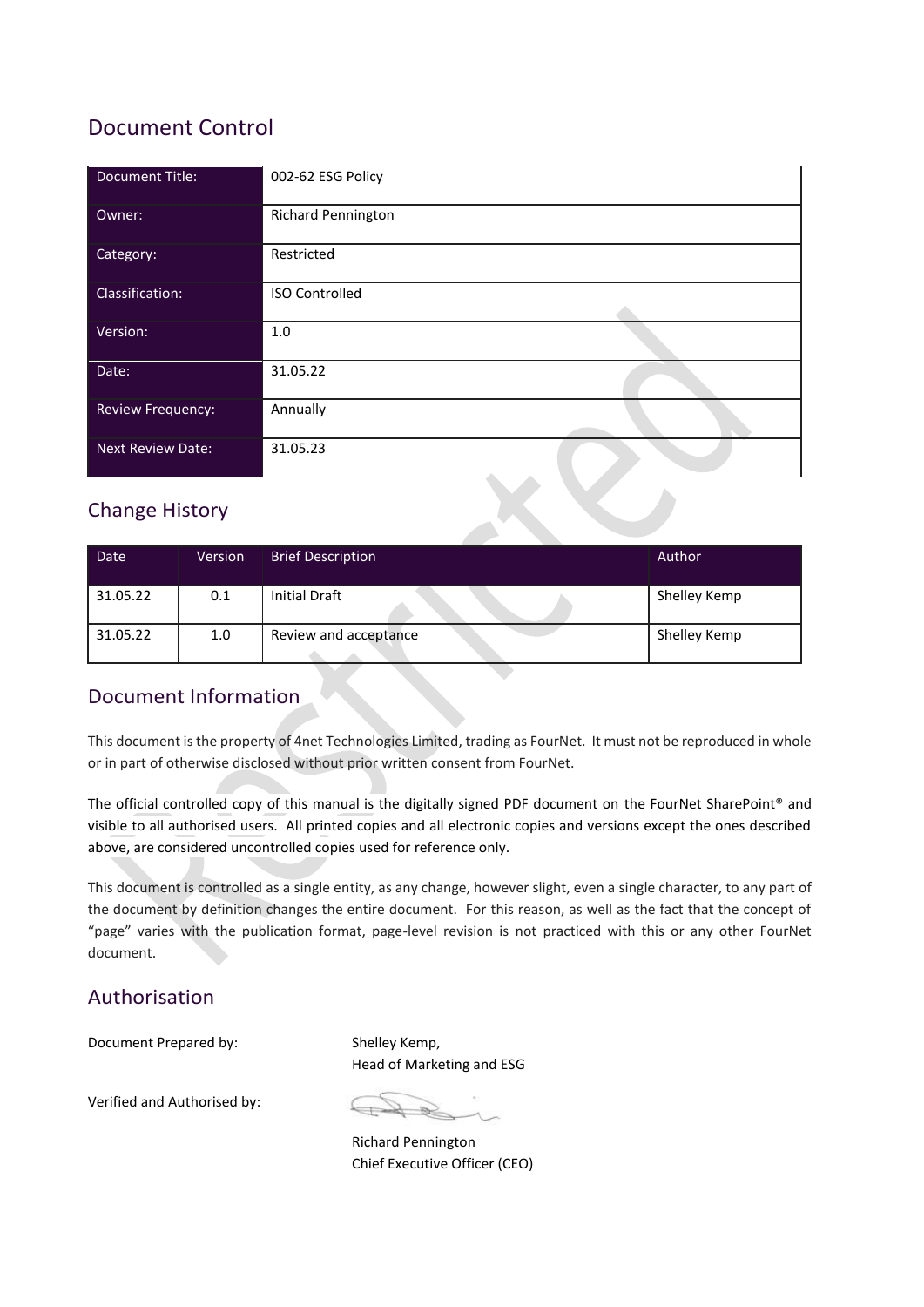#### 1. Purpose

FourNet is committed to maximising our positive environmental and social impacts and championing transparency in all our business operations. This Policy outlines our key commitments to achieve this.

FourNet believe that positively contributing to the environment, our communities and operating to the highest standards of corporate governance will ensure our long-term resilience and success and enhance our reputation as a great place to work and a great company to do business with.

FourNet will oversee the delivery of our ESG Policy and monitor progress on a regular basis through our ESG Working Group and our policy will be reviewed annually.

### ESG Drivers  $2.$

- Protecting the Planet
- Giving back to our Communities
- Championing Transparency in all our Business Operations

### $3.$ Policy Commitments

### 3.1 Environment

FourNet is committed to the Government's Carbon Net-Zero target for 2050.We will put a carbon reduction plan in place which will look to avoid emissions wherever possible and reduce those emissions we cannot avoid. In the short term we offset our scope 1&2 emissions through a 'gold standard' offset programme and are carbon neutral.

This will benefit our customers as we become a carbon neutral supplier in their supply chain, reducing their scope 3 impacts. Our Environmental commitments include:

- To monitor, measure and reduce our impacts on the environment, and report this on an annual basis via our carbon footprint.
- To maintain our ISO14001 accreditation and continually enhance our environmental performance
- To provide our people with Environmental Awareness Training
- To be a carbon literate organisation

### 3.2 Social

Providing Social Value is becoming increasingly important in the delivery of contracts, especially in the public sector. At FourNet we look to deliver additional social value for all our customers through education, wellbeing, and community links. We aim to help our customers and stakeholders to meet their aspirations and support the Government's social value model for a more sustainable and equitable economy. Our Social commitments include:

- To fundraise for our chosen charities on an annual basis
- To provide our people with two paid volunteering days each year and provide volunteering opportunities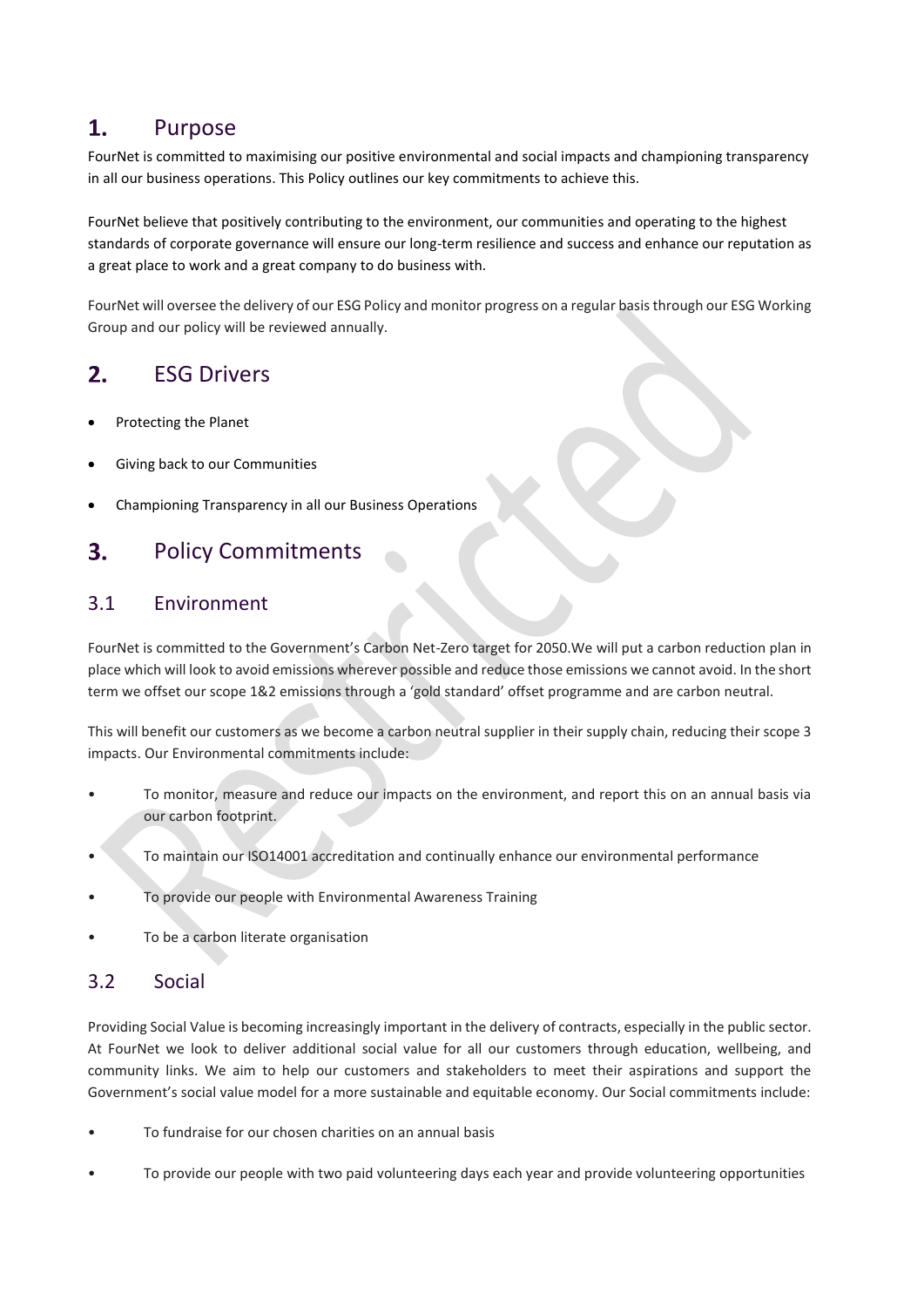To continually support the health and wellbeing of our people

• To be a member of the Armed Forces Covenant helping to ensure that people who serve or have served in our armed forces are not treated unfairly

### 3.3 Governance

FourNet is committed to operating a professional quality led business, with our main focus being to provide an exceptional service to all interested parties, and especially our customers. For more information, please refer to our Policy on Corporate Code of Conduct. Our Governance commitments include:

- To meet all our legislative requirements
- To be open and transparent in all aspects of our business operations
- To champion a culture of honesty and integrity

#### Waiver or Amendments to this Policy 4.

Any waiver of this policy must be given in writing. Waivers may be requested through the Senior Leadership Team. Waivers respecting financial officers, executive officers, and directors may be approved only by the board of directors and will be promptly disclosed. Amendments also will be promptly disclosed

### Reporting and Enforcement  $5.$

If an employee suspects possible violation of the FourNet policies or laws, including those pertaining to government contracting, such employee has the responsibility to contact his or her Line Manager or Board of Directors, immediately. If the employee wishes to remain anonymous, he or she should do follow our Whistleblowing policy. Such reporting will be handled confidentially. Regardless of how any suspected breach is reported, there will be no form of reprisal for doing so. FourNet will investigate fully all matters related to alleged breaches and take appropriate action in accordance with the policies outlined in our Staff Handbook.

### 6. Communicating FourNet's Policies

Relevant training, bulletins, education materials, policies, procedures, and processes are provided on an ongoing basis to all employees to ensure they are fully aware of their responsibilities and are kept up-to-date of any new requirements. These are communicated in a number of ways, including, but not limited to:

- Induction sessions;
- PDR meetings;
- Company meetings;
- Atlas/Citation portal; and
- Regular company bulletins via Microsoft Teams.

### 7. Review and Ownership of This Policy

This policy will be reviewed and amended as required, and at least annually by the Head of Marketing and ESG, with any findings and updates shared with the Board of Directors.